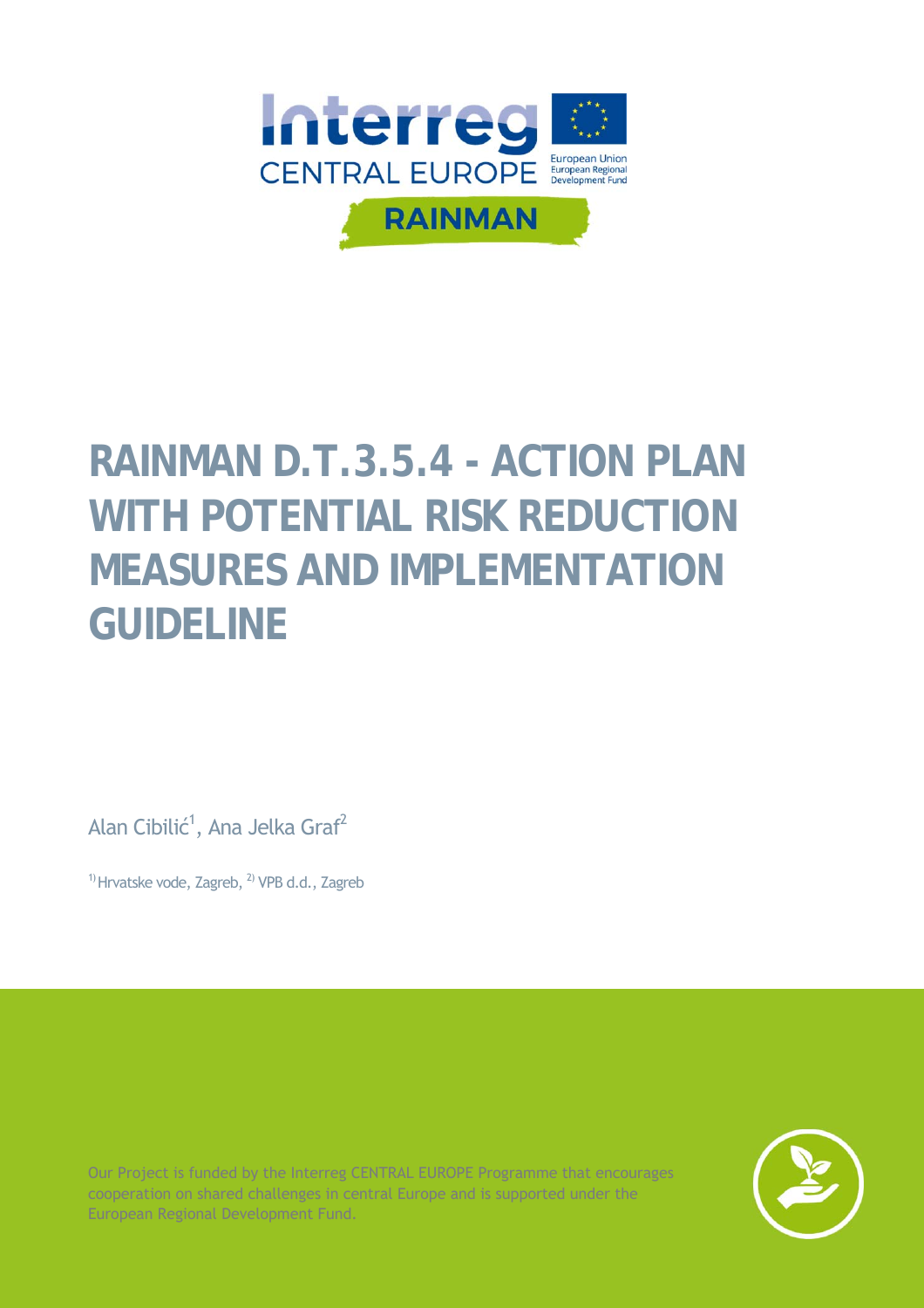# Action plan with potential risk reduction measures and implementation guideline

Version 1 15.6.2020. Authors  $\lambda$ Alan Cibilić<sup>1</sup>, Ana Jelka Graf<sup>2</sup>  $1)$  Hrvatske vode, Zagreb,  $2)$  VPB d.d., Zagreb

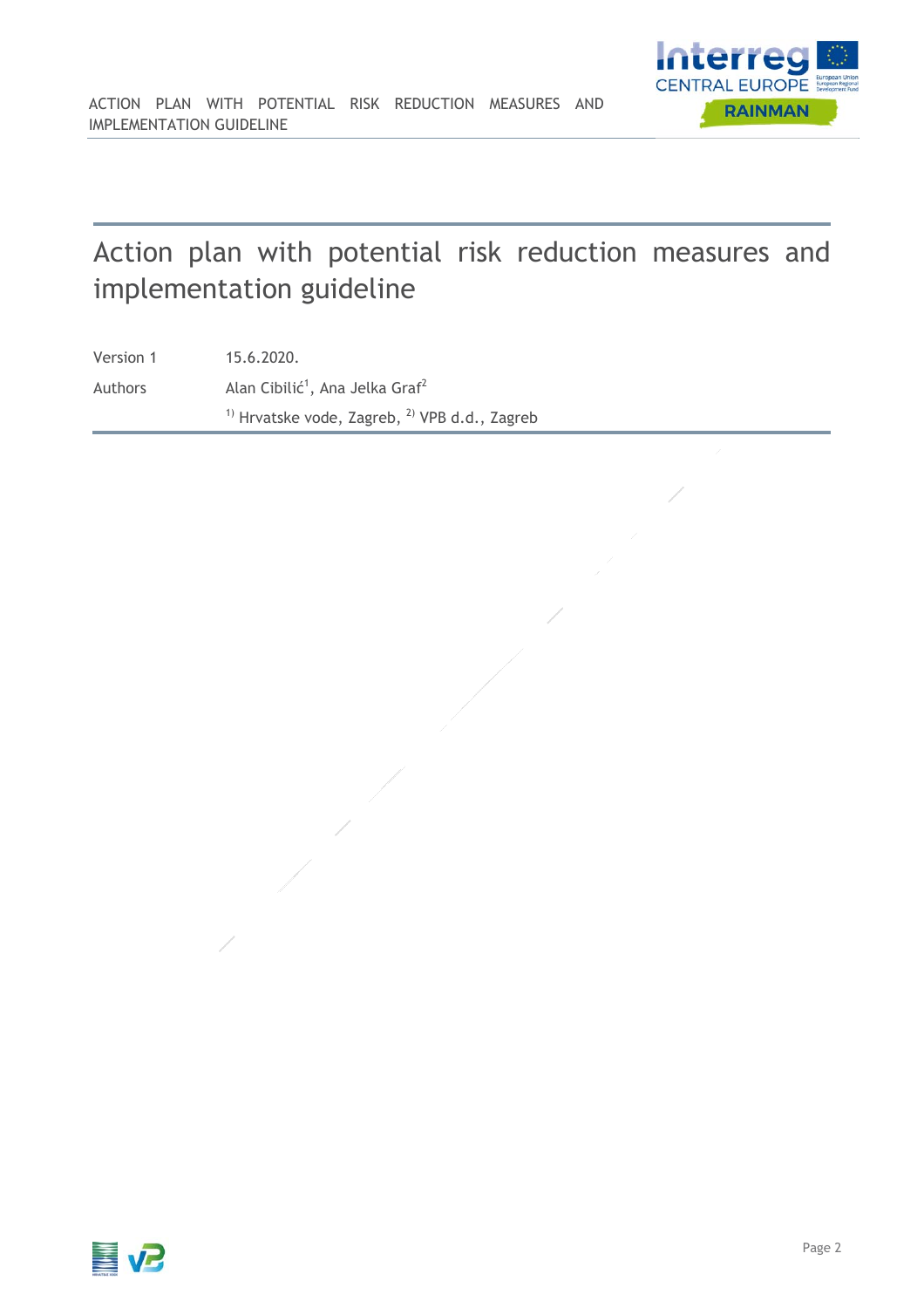

### **Contents**

| 1. CONTEXT AND GOALS OF THIS STUDY                                                         |   |
|--------------------------------------------------------------------------------------------|---|
| 1.1. Project context                                                                       | 4 |
| $1.2.$ Goals                                                                               | 4 |
| 2. CHARACTERISTICS OF SELECTED HOT SPOTS AND PROPOSAL OF RISK REDUCTION<br><b>MEASURES</b> | 5 |
| 3. CONCULSIONS AND RECOMMENDATIONS                                                         |   |

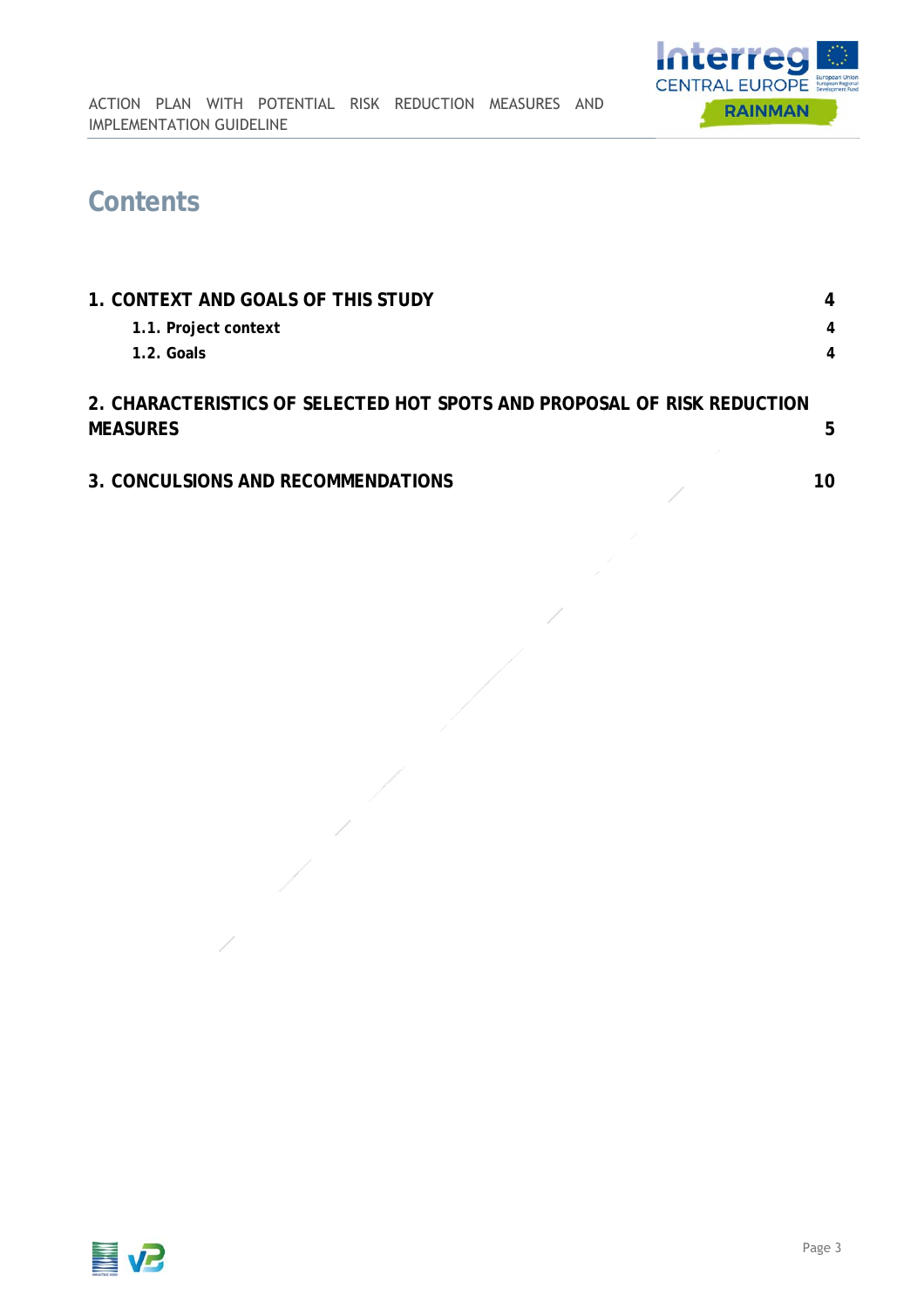

### **1. Context and goals of this study**

#### 1.1. **Project context**

The purpose of the RAINMAN Project is to establish joint integrated tools for heavy rain risk management and to strengthen the management capacities of regional and local public authorities. Heavy rain events have been identified as one of the key water management issues, and risks of floods and flood damage caused by heavy rain events are becoming more and more prominent, both due to intensive development of urban space and due to more and more marked impact of climate change.

The expected Project results are tools and methods for the assessment, mapping and reduction of heavy rain risks, tools to forecast and alarm about the possibility of such an event, and a proposal of measures to reduce the damage caused by heavy rain. These will be included in the RAINMAN-Toolbox, a set of five transferable tools and methods for municipalities and regional stakeholders.

#### 1.2. **Goals**

The analysis of pluvial flood risks in the selected pilot areas which was implemented within the preliminary activity resulted in the identification of hot spots, i.e. areas with an unacceptably high risk. After that, it was necessary to come up with adequate protection or risk reduction measures for such areas, and propose measures for their successful implementation. The purpose of this activity is to indicate the scope of potential measures, the relevant stakeholders and potential difficulties in their implementation.

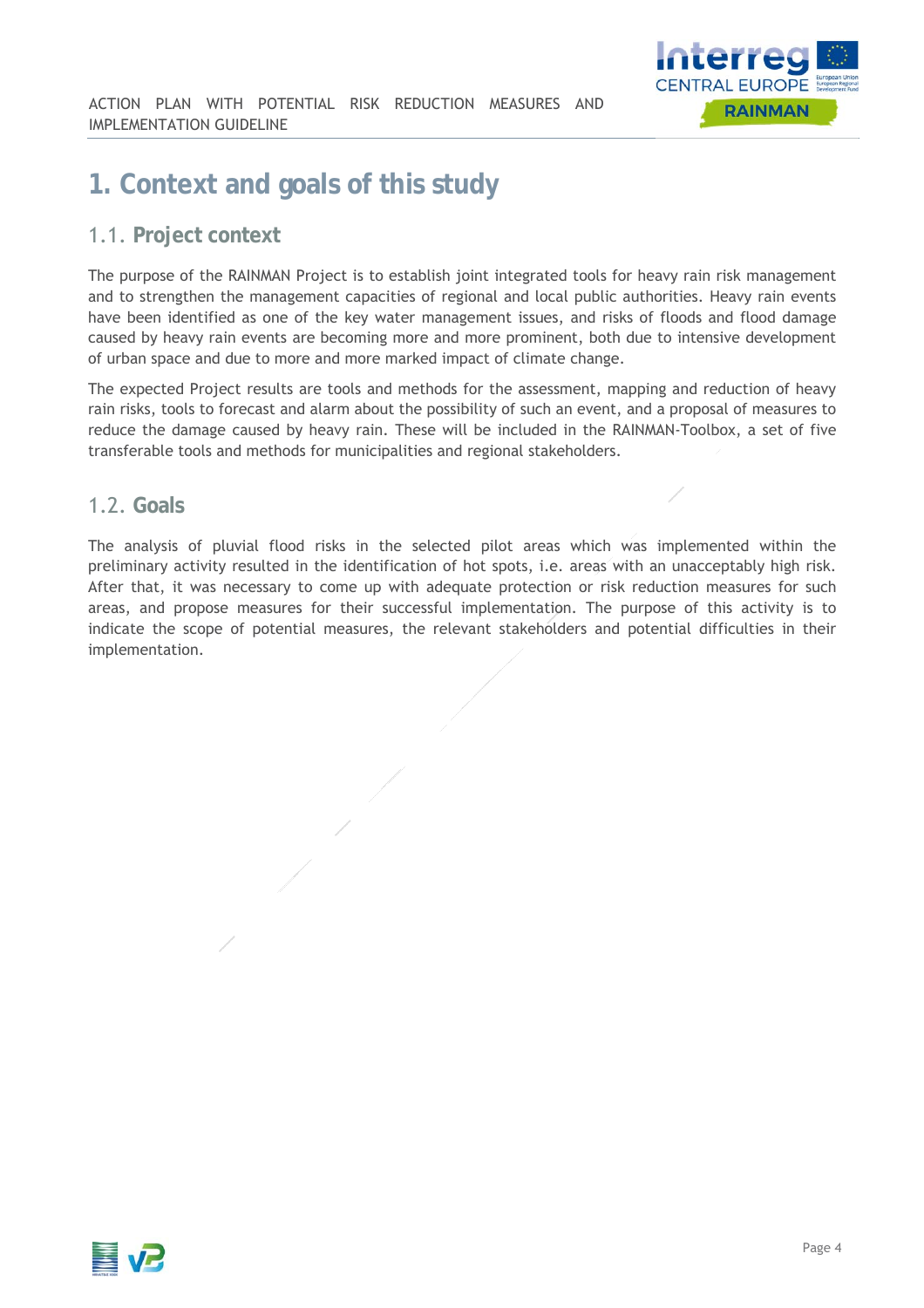

## **2. Characteristics of selected hot spots and proposal of risk reduction measures**

Based on the results of the preliminary activities, problematic locations were identified in the selected pilot areas for which optimum risk reduction measures had to be defined. The RAINMAN working groups identified a number of measures which can roughly be divided into risk reduction measures using regional spatial planning instruments, preventive measures for urban areas and private structures, water retention and infiltration concepts, measures to optimise the management of flood defence systems (flood retention basins), measures of meteorological and hydrological forecasting, alarm and emergency measures, and other measures. Due to the characteristics of pluvial floods (marked variability in time and space, very little time to react), the focus needs to be put on the prevention measures. The responsibility for the implementation of individual prevention measures partly lies on official people (e.g. spatial planning measures, warning measures, etc.), and partly on private people (e.g. design or reconstruction of structures to make them flood-resistant, risk transfer by taking out an insurance policy, etc.).

Due to the generally different character of the two analysed pilot areas, the risk reduction measures differ significantly. A hot spot in the Zagreb pilot area is an area in the city centre with a large number of public facilities (museums, theaters, schools, hotels, stores, etc.) and through which significant traffic takes place. A significant part of the basin from the Medvednica hills gravitates towards this area, with only one part of the rain volume taken in by the city's sewer system.



Zagreb pilot area hot spot

In order to increase the resiliance of the stormwater drainage systems, more and more frequently used low-impact development (LID) methods are proposed, with which stormwater is managed (retained, accumulated, infiltrated) as near to the place of its generation as possible. It was therefore proposed to establish underground retention basins in the upstream part of the basin, in the unbuilt part of the area,

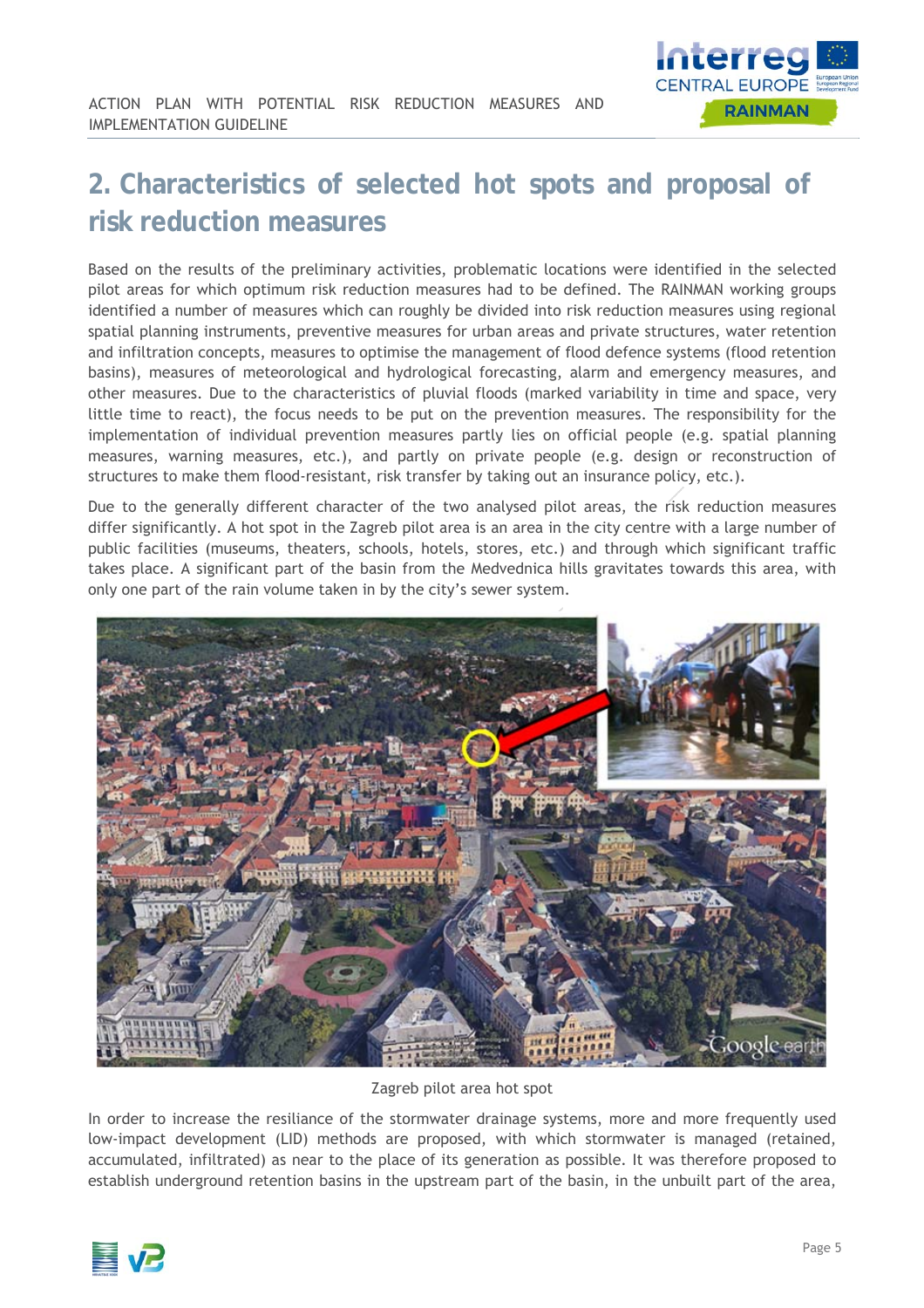

to collect stormwater, retain it temporarily or extend runoff paths, thus reducing the peak load (Measure U13).



Potential location to establish underground retention basins

Furthermore, the results indicate that some rainfall is retained within the courtyards of city blocks which often serve as parking lots and storage areas. In order to improve the hydrological conditions in such micro-locations, it is proposed to install adequate sewer systems (Measure U09), which can be combined with different vegetation structures in order to increase infiltration and evapotranspiration, as well as with measures to replace standard rooftops with green roofs (Measure U04).



Examples of using green infrastructure measures to reduce runoff

On the other hand, a hot spot in the Umag pilot area is also an urban area, but with a completely different type of construction. Whereas the Zagreb area is characterized by an extremely high factor of development, individual construction is dominant in the area of the Town of Umag – family houses with

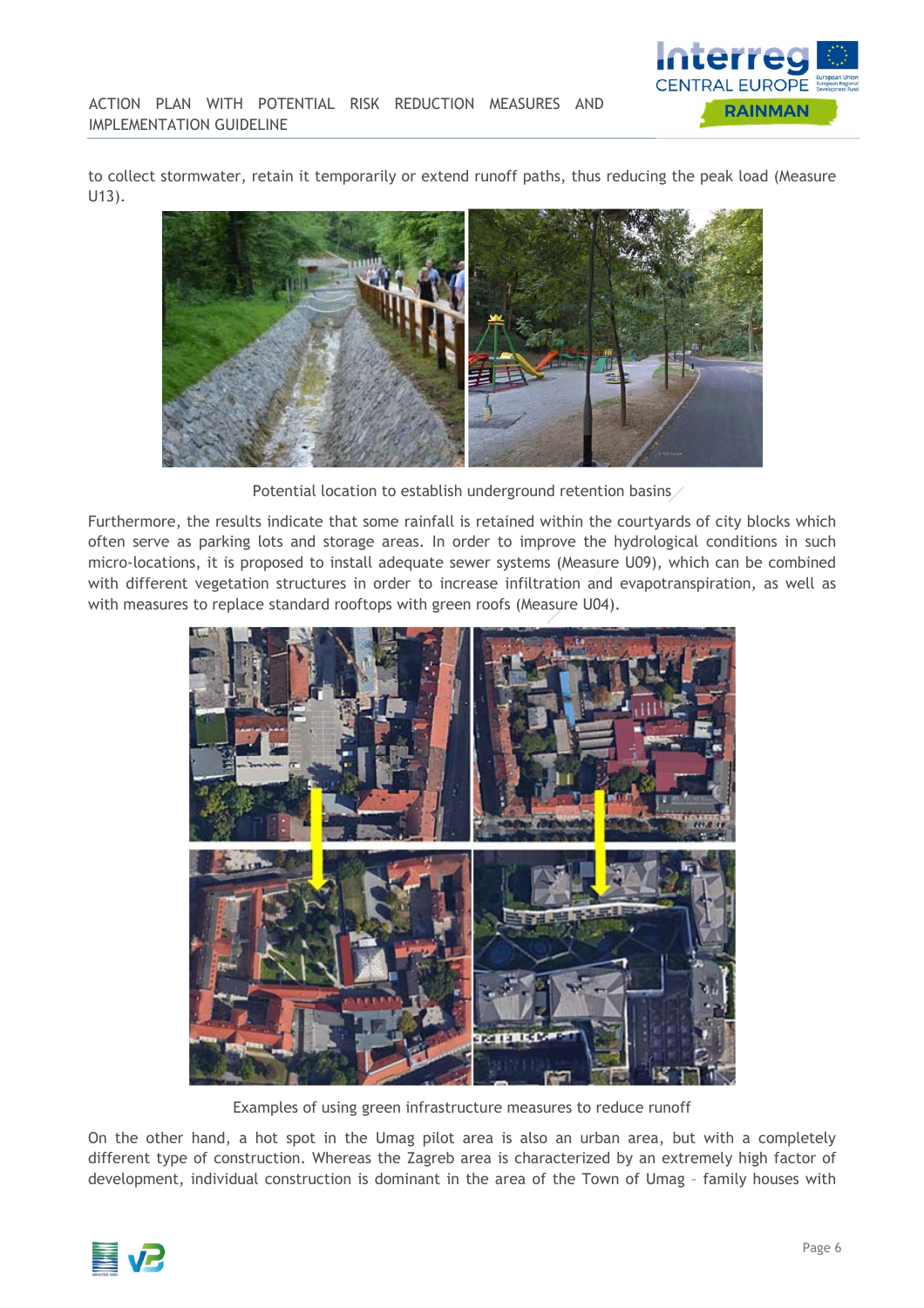

gardens and backyards. Furthermore, it is a coastal region characterized by the presence of a complex impact of seawater level fluctuations on the runoff, both on a daily scale and on a scale of several years.



Umag pilot area

The biggest problem is exactly the high seawater level that hinders free runoff and causes problems in the operation of the sewer system in the wider town area. In the context of climate change and a trend of rising seawater level, the problem of pluvial floods in areas like this carries additional weight. Therefore, when planning the construction of sewer systems it is necessary to assess the potential impact of climate change on the rising seawater levels, in order for the efficiency of the planned systems not to decrease during their lifetime. In accordance with the "Development Strategy for the Town of Umag in 2016-2021 Period" (December 2015), the existing sewer system is planned to be extended under the "Smart City – Green City" Project, in cooperation with Hrvatske vode.



The most downstream section of the Umaški potok watercourse

Looking only at the selected micro-location and the general direction of water distribution, it can be concluded that the optimum measures for the reduction of risks at the selected location are those which retain water at the source of its generation, with the construction of detention basins, infiltration systems, semi-permeable traffic surfaces and the like (Measures U01, U04). Furthermore, since there are two educational institutions nearby (a school and a kindergarten), it is highly beneficial to connect these structural measures with measures for education about flood hazards (Measures P04 and P05) and the way in which we can reduce the flood risk through practical work (e.g. by building green roofs or rain gardens within school bounds – Measures U04, U01, U02).

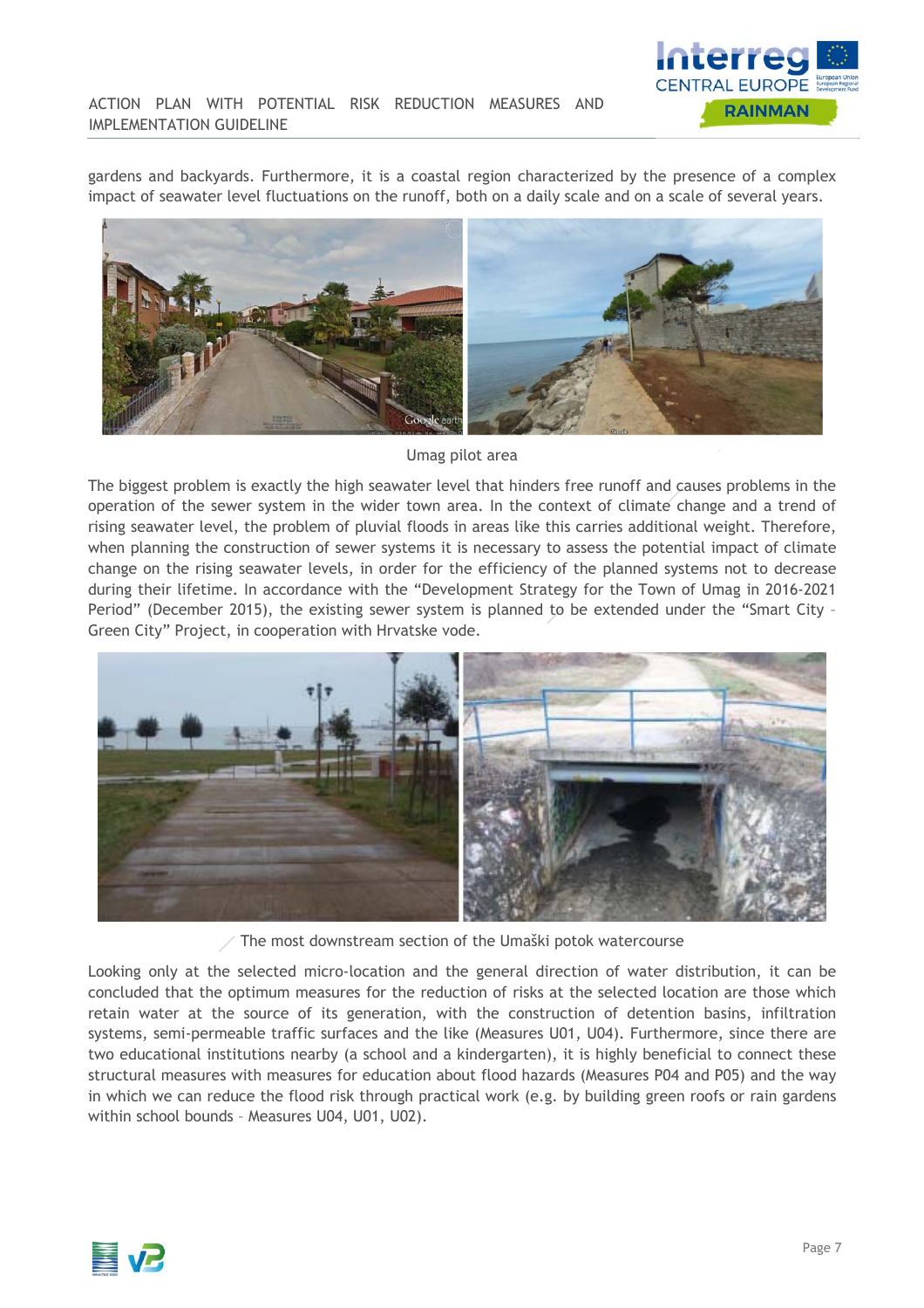

ACTION PLAN WITH POTENTIAL RISK REDUCTION MEASURES AND IMPLEMENTATION GUIDELINE



Proposal of measures to reduce runoff in the town area

Looking at the wider Umag area, based on the DEM it was identified that there is a large number of natural depressions in its hinterland without the possibility of gravity surface drainage, with additional unfavourable circumstances being the composition of soil hindering the infiltration of bigger volumes of rain water and a high groundwater level. It is therefore necessary to increase the resiliance of such systems by inserting retention basins and/or reservoirs, and by planning new soil amelioration systems in such a way that account is taken of rain water as a potential resource to provide water for irrigation (Measure R02). In addition to the Ljubljanija retention basin, the purpose of which is to reduce the discharge of the Umaški potok watercourse and protect the downstream part of the basin, the Spatial Plan of the Town of Umag foresees the construction of the Špinel retention basin immediately next to the southern branch of the Umaški potok watercourse.

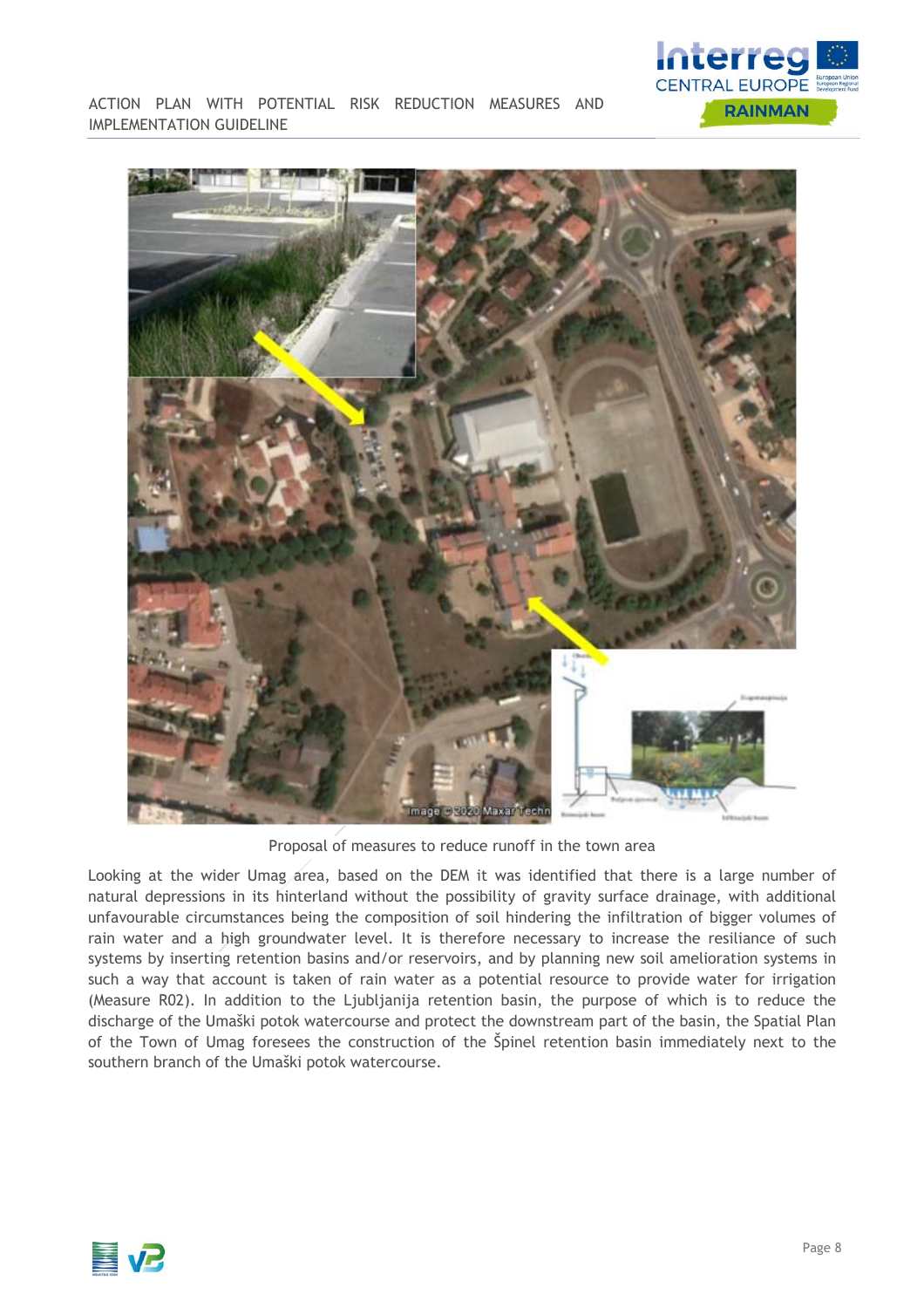

ACTION PLAN WITH POTENTIAL RISK REDUCTION MEASURES AND IMPLEMENTATION GUIDELINE



Spatial Plan of the Town of Umag

In addition, watercourse restoration measures (Measure R03) are also appropriate, as well as a number of agricultural engineering measures in the upstream part of the basin which will contribute to the reduction of soil erosion and reduction of runoff.



Proposal of measures in the upstream part of the Umaški potok basin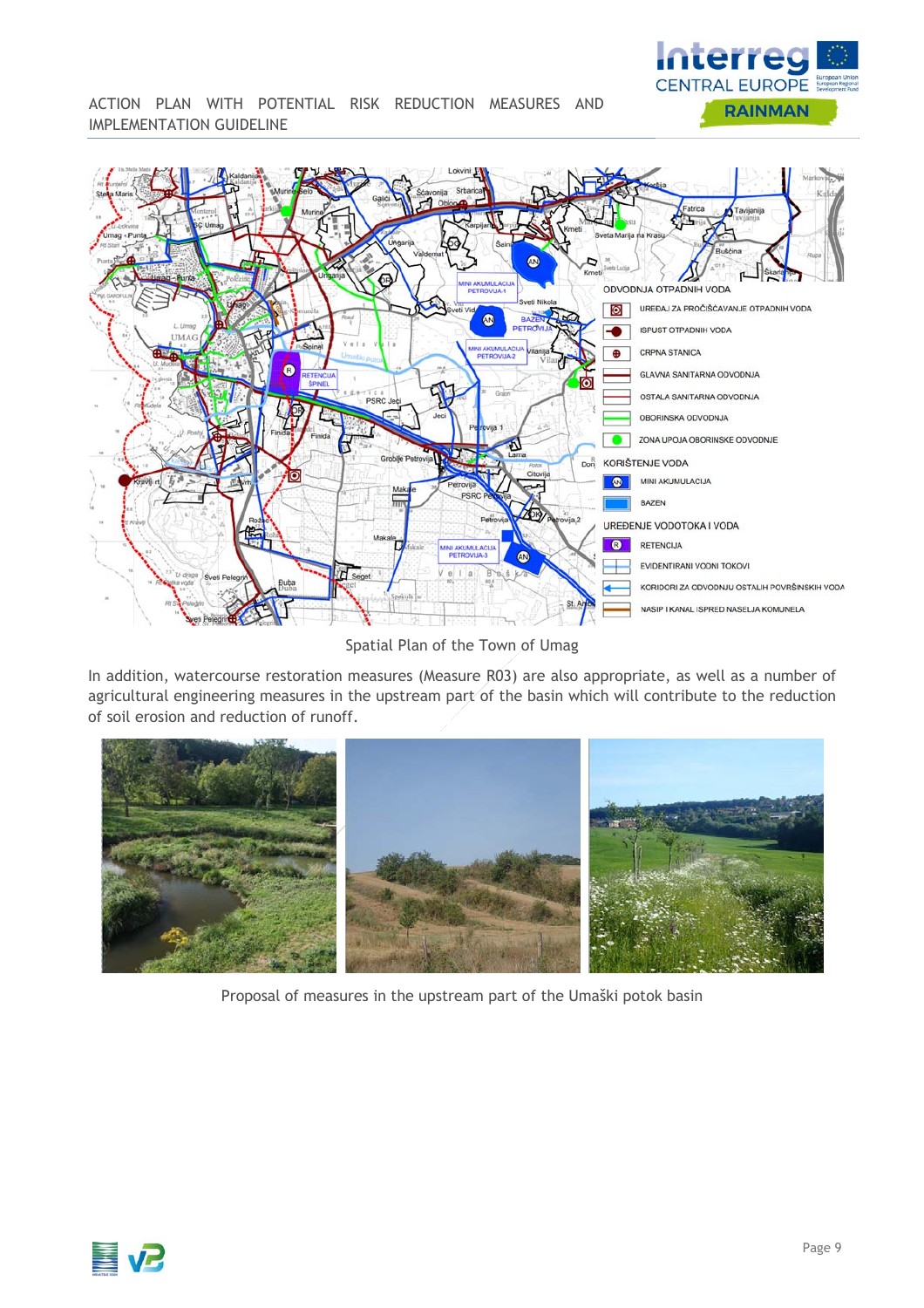

### **3. Conculsions and recommendations**

Looking at the characteristics of the selected pilot areas, marked differences can be noticed both in the characteristics of floods and in how the areas respond to their consequences. In the Zagreb area, a high factor of development has been identified as a limiting factor in the prevention of adverse consequences of pluvial floods, whereas in the Umag area that factor is a high seawater level, i.e. its impact on the sewer systems. Due to the character of short-lasting heavy rainfall, emphasis is placed on prevention, first of all on spatial planning. Since space is a valuable and limited resource shared by a large number of users, the purpose of spatial planning is to organize its rational and optimum use.

In the Zagreb area, the solutions based on the retention of larger volumes of water are applicable only in the piedmont zones, whereas in the area of the city centre emphasis is put on the measures of adaptation to pluvial flood, i.e. reorganization and change of use of individual spatial elements (e.g. gradual replacement of a combined sewer system with a separate sewer system, adaptation of construction methods, etc.). In doing so, the selection of optimum solution has to be considered through implementation costs and environmental and social impacts.

The last twenty years or so have seen the so called sustainable urban drainage systems (SUDS) introduced gradually into practice, through which the elements which partly imitate the natural hydrological events in the basin (bioswales, rain gardens, infiltration ditches, green roofs, etc.) are added to the drainage system. This increases infiltration and evapotranspiration, enables temporary retention of part of rain water at the place of its generation, and leads to the reduction of peak load.

The same recommendations apply for the Umag area. It is expected that their implementation will be easier, due to a larger share of individual construction and a larger number of green areas which can be adequately used. In the un-built parts of the basin, spatial planning measures can reserve the space for the acceptance of rain water (e.g. for the construction of retention basins), but they can also specify the optimum method of land use and tilling in order to minimise the potential adverse consequences of heavy rain (e.g. soil erosion, landslides, etc.). Furthemore, it is also recommended to integrate the climate change adaptation measures and effects into spatial plans, which refers particularly to the coastal regions where the seawater level rise and its adverse impact on the valuable cultural heritage (e.g. Town of Trogir, Diocletian's Palace in Split, Euphrasian Basilica in Poreč, etc.) is expected.

The successful implementation of the specified measures requires the definition of responsibilities in the management of the flood risk management system, the development of a legal framework and technical guidelines for the implementation of the measures.